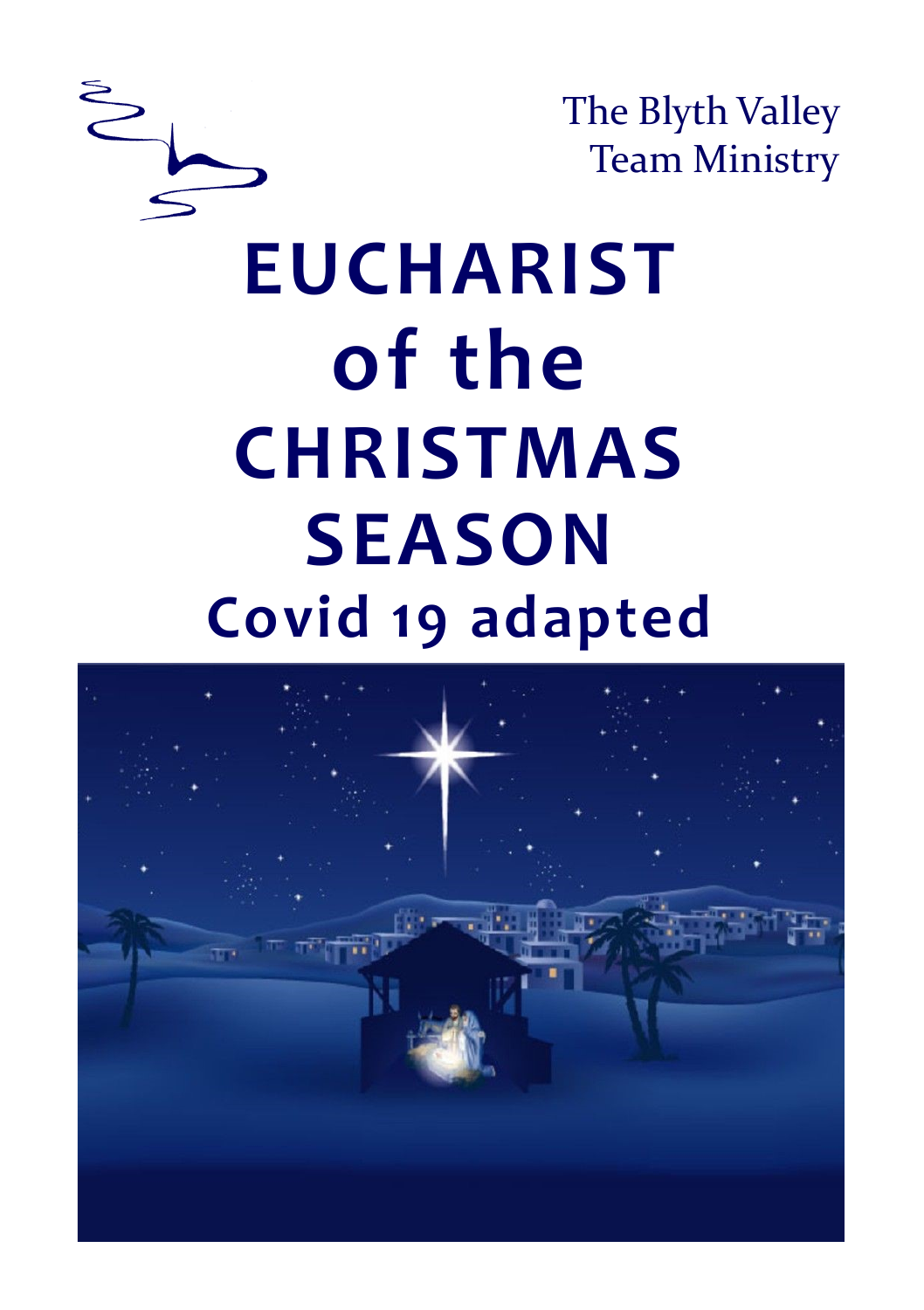## **Welcome especially if you are new.**

We really mean it. If you are new to this church, or new to Christian worship, it does take time to get used to what may initially seem strange, and settle in. There are always people to talk to, and if you would like one of our priests to spend time with you, you have only to ask.

We hope you will find this order of service helpful in y. Incidentally, there are no reserved seats in church! You can follow or join in as you wish when the words are in **bold.**

There are instructions in the text for people to sit, stand or kneel. They may not always be announced. You can follow them or just stay seated. You must feel free not to do something that makes you uncomfortable. No one is watching and no one will mind

#### **COMMUNION**

We turn no-one away from receiving the Lord Jesus in Holy Communion. However, if you would rather come to the Altar for a blessing, you will be welcome, but please keep your hands by your sides.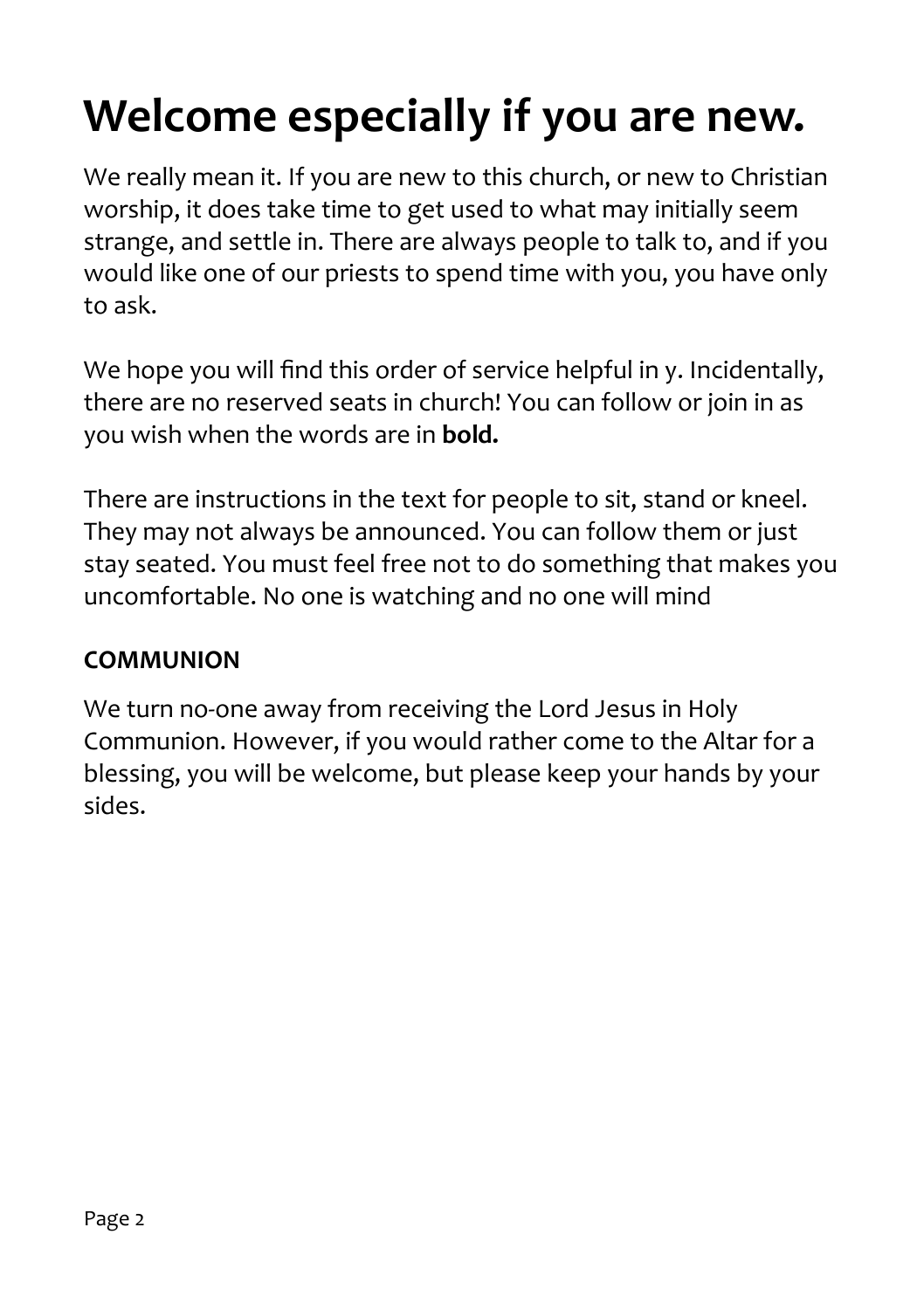## **Gathering**

*Silence is kept. The Deacon may say a Sentence. Please stand.*

| Priest:            | In the name $\mathfrak A$ of the Father,<br>and of the Son,<br>and of the Holy Spirit. |
|--------------------|----------------------------------------------------------------------------------------|
| People:            | Amen.                                                                                  |
| Priest:<br>People: | The Lord be with you.<br>and also with you.                                            |

*Words of welcome or introduction may be said.*

#### **Prayers of Penitence**

*These or other suitable words are used:*

Deacon: Christ the Light of the world has come to dispel the darkness of our hearts. Let us turn to the light and confess our sins in penitence and faith:

*There is a time of silence before these or similar words are used:*

| Deacon:            | God our Father,<br>you sent your Son full of grace and truth:<br>forgive our failure to receive him.<br>Lord, have mercy.                                           |
|--------------------|---------------------------------------------------------------------------------------------------------------------------------------------------------------------|
| People:            | Lord, have mercy.                                                                                                                                                   |
| Deacon:<br>People: | Jesus our Saviour,<br>you were born in poverty and laid in a manger:<br>forgive our greed and rejection of your ways.<br>Christ, have mercy.<br>Christ, have mercy. |
| Deacon:            | Spirit of Love,                                                                                                                                                     |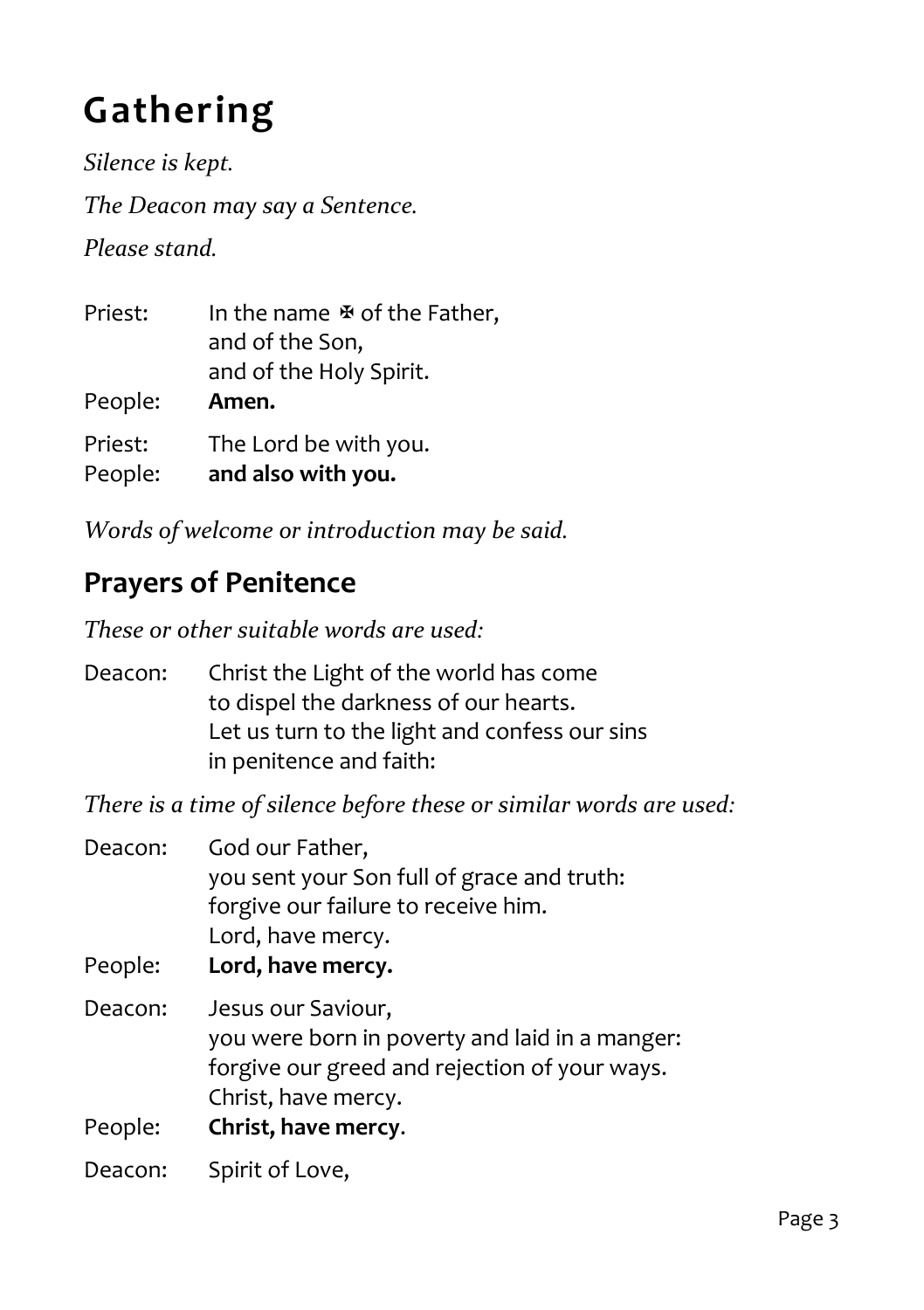| your servant Mary responded joyfully to your call: |
|----------------------------------------------------|
| forgive the hardness of our hearts.                |
| Lord, have mercy.                                  |

- People: **Lord, have mercy.**
- Priest: Almighty God, have mercy  $\mathbb F$  upon you, pardon and deliver you from all your sins, confirm and strengthen you in all goodness, and keep you in life eternal; through Jesus Christ our Lord. People: **Amen.**

### **The Collect of the Day**

Priest: ... one God, now and forever. People: **Amen.**

## **The Liturgy of the Word**

*Please sit.*

*Non-biblical readings may sometimes be used.*

## **The Old Testament Reading**

*Silence follows, or these words may be used:*

Reader: This is the word of the Lord. People: **Thanks be to God.**

## **The New Testament Reading**

*Silence follows, or these words may be used:*

Reader: This is the word of the Lord. *People: Thanks .* 

## **The Gospel Acclamation**

Deacon: Alleluia, alleluia . . .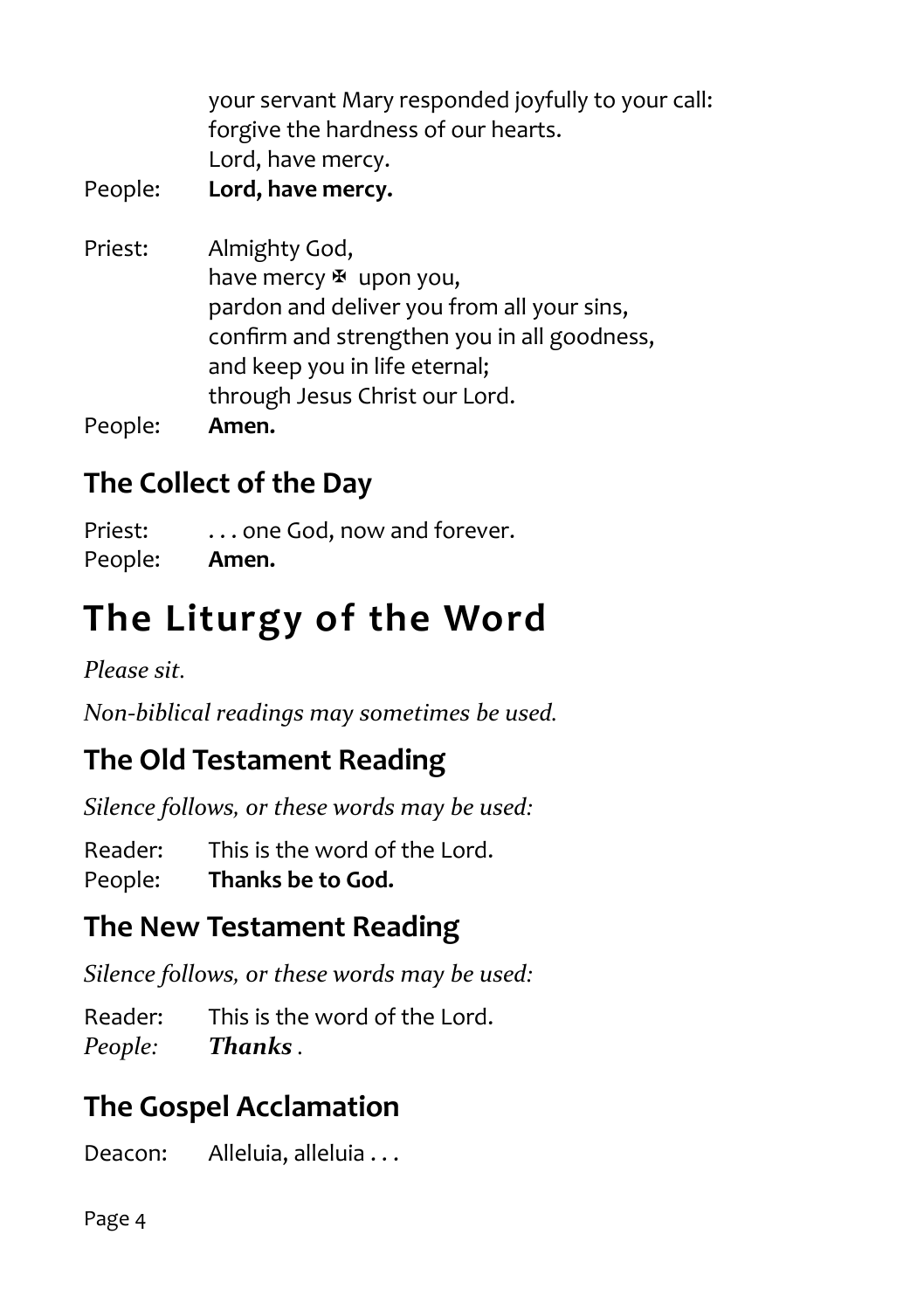People: **Alleluia.**

#### **The Gospel Reading**

Deacon: The Lord be with you. People: **and also with you.** Deacon: Hear the Gospel  $\mathcal F$  of our Lord Jesus Christ according to  $\Box$ . People: **Glory to you, O Lord.** *After the Gospel reading:*

Deacon: This is the Gospel of the Lord. People: **Praise to you, O Christ.**

#### **The Sermon**

*Please sit after the introduction.*

*Silence follows the Sermon.*

#### **The Creed**

*Please stand to say the Creed. There may be words of introduction.*

People: **We believe in one God, the Father, the Almighty, Maker of heaven and earth, of all that is, seen and unseen.**

> **We believe in one Lord, Jesus Christ, the only Son of God, eternally begotten of the Father, God from God, Light from Light, true God from true God, begotten, not made, of one being with the Father; through him all things were made. For us and for our salvation he came down from heaven; and was incarnate from the Holy Spirit**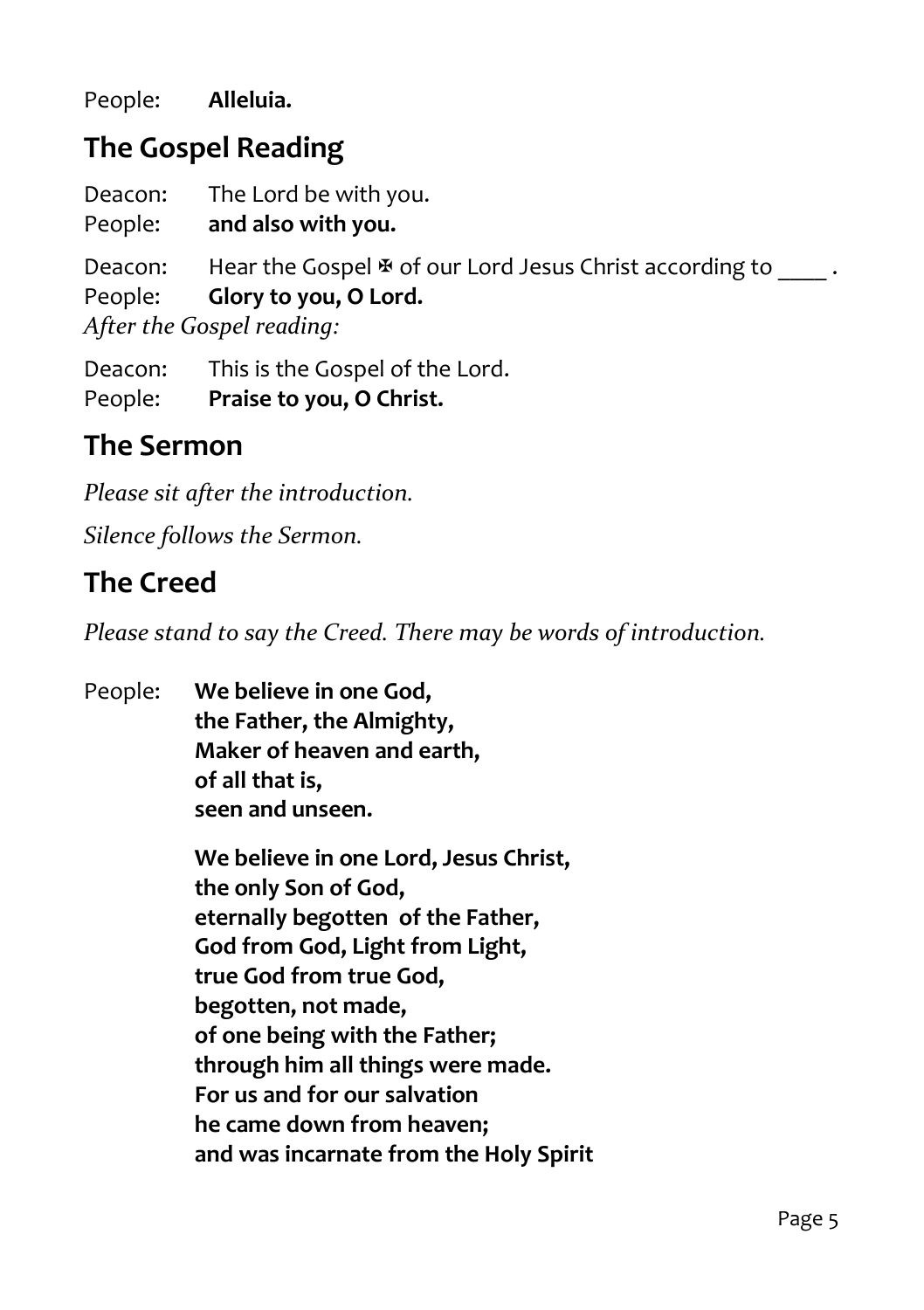**and the Virgin Mary, and was made man. For our sake he was crucified under Pontius Pilate; he suffered death and was buried. On the third day he rose again in accordance with the Scriptures; he ascended into heaven and is seated at the right hand of the Father. He will come again in glory to judge the living and the dead, and his kingdom will have no end.**

**We believe in the Holy Spirit, the Lord, the Giver of Life, who proceeds from the Father and the Son. who with the Father and the Son is worshipped and glorified, who has spoken through the prophets. We believe in one holy catholic and apostolic Church.** We acknowledge one Baptism for the forgiveness of sins. **We look for the**  $\Phi$  **resurrection of the dead. and the life of the world to come. Amen.**

#### **The Prayers of Intercession**

*Please kneel or sit.*

*The Intercessor announces the response to be used.*

*The Priest may conclude with a Collect.*

## **The Liturgy of the Sacrament**

## **The Peace**

*Please stand.*

*These or other suitable words are said:*

Priest: Unto us a child is born, unto us a son is given, and his name shall be called the Prince of Peace.

Page 6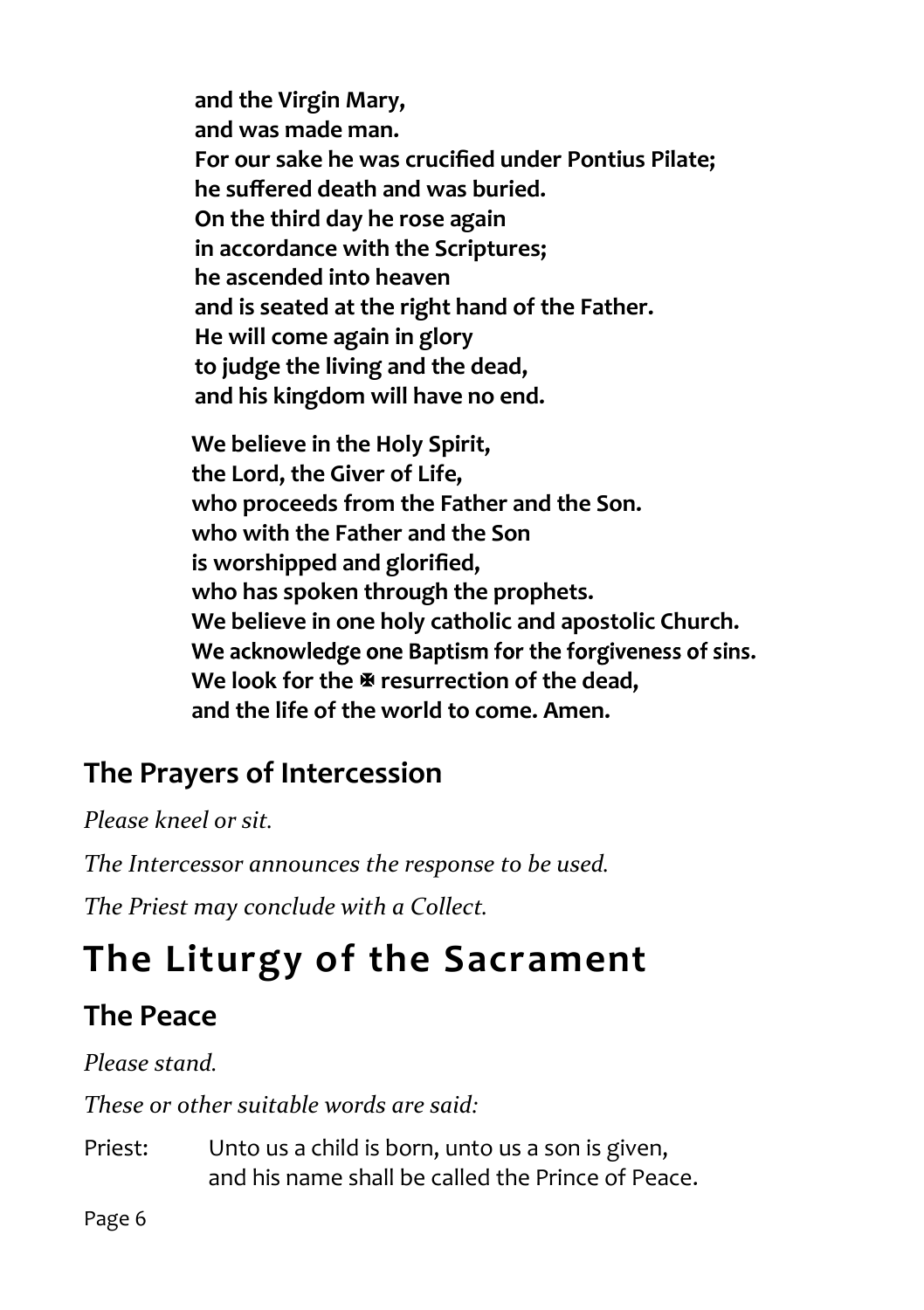Priest: The peace of the Lord be always with you.

People: **And also with you.**

Deacon: Let us offer one another a sign of peace.

#### **The Preparation of the Altar**

- Priest: Word made flesh, life of the world, in your incarnation you embraced our poverty: by your Spirit may we share in your riches.
- People: **Amen.**

#### **THE EUCHARISTIC PRAYER**

- Priest: The Lord be with you.
- People: **and also with you.**
- Priest: Lift up your hearts.
- People: **We lift them to the Lord.**
- Priest: Let us give thanks to the Lord our God.
- People: **It is right to give thanks and praise.**

Priest: All glory and honour be yours always and everywhere, mighty creator, ever-living God. We give you thanks and praise for your Son, our Saviour Jesus Christ, who for love of our fallen race humbled himself, was born of the Virgin Mary by the power of your Spirit, and lived as one of us. In this mystery of the Word made flesh you have caused his light to shine in our hearts, to give knowledge of your glory in the face of Jesus Christ. In him we see our God made visible and so are caught up in the love of the God we cannot see. Therefore with all the angels of heaven we lift our voices to proclaim the glory of your name and sing our joyful hymn of praise: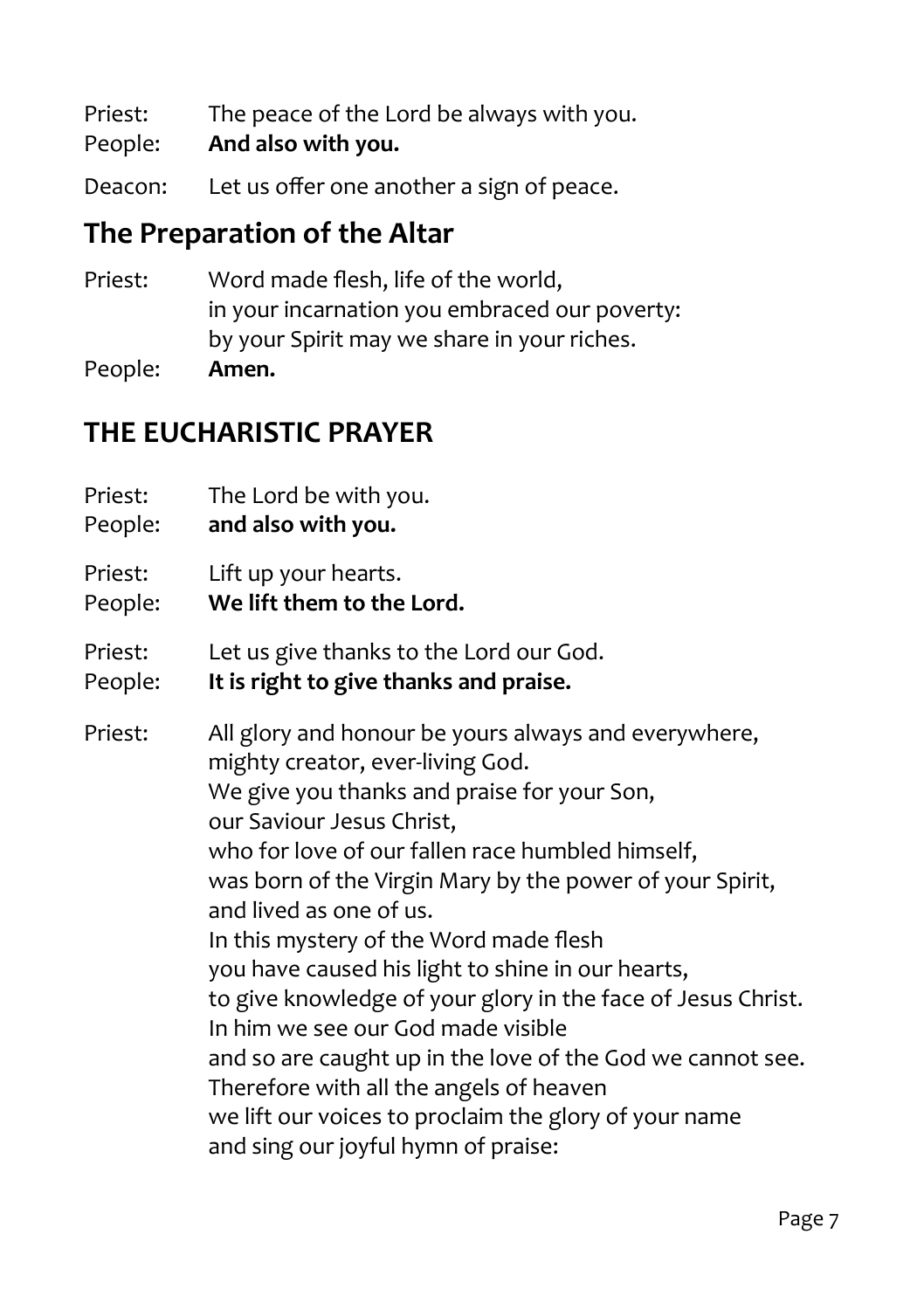People: **Holy, holy, holy Lord, God of power and might, heaven and earth are full of your glory! Hosanna in the highest.**

#### **Blessed is he who comes in the name of the Lord. Hosanna in the highest!**

Priest: Lord God, you are the most holy one, enthroned in splendour and light, yet in the coming of your Son Jesus Christ you reveal the power of your love made perfect in our human weakness.

> Embracing our humanity, Jesus showed us the way of salvation; loving us to the end, he gave himself to death for us; dying for his own, he set us free from the bonds of sin, that we might rise and reign with him in glory.

On the night he gave up himself for us all he took bread and gave you thanks; he broke it and gave it to his disciples, saying: Take, eat; this is my body which is given for you; do this in remembrance of me.

In the same way, after supper he took the cup and gave you thanks; he gave it to them, saying:

Drink this, all of you; this is my blood of the new covenant which is shed for you and for many for the forgiveness of sins.

Do this, as often as you drink it, in remembrance of me.

Therefore we proclaim the death that he suffered on the cross,

we celebrate his resurrection, his bursting from the tomb, we rejoice that he reigns at your right hand on high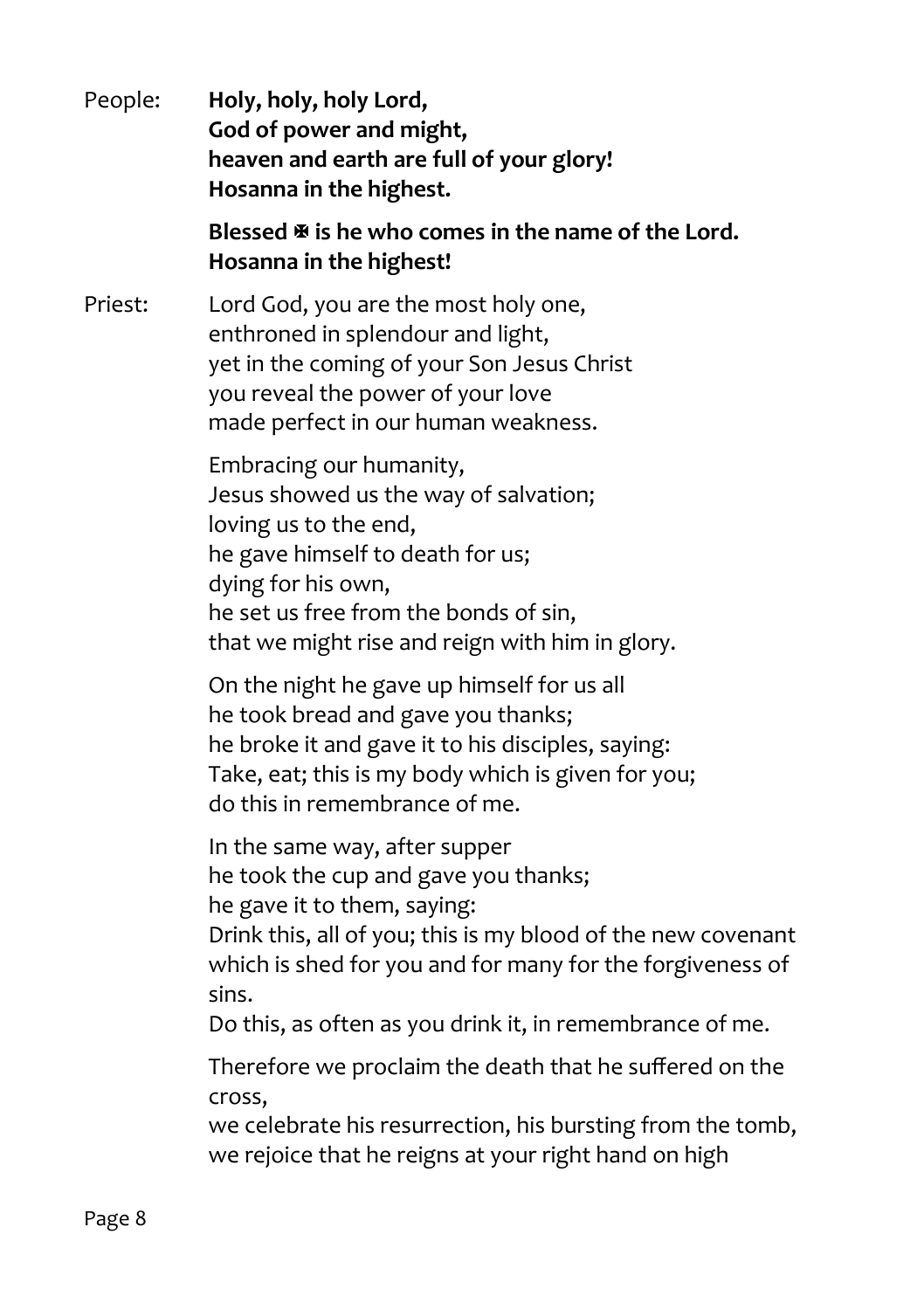and we long for his coming in glory.

As we recall the one, perfect sacrifice of our redemption, Father, by your Holy Spirit let these gifts of your creation be for us the body and blood of our Lord Jesus Christ; form us into the likeness of Christ and make us a perfect offering in your sight.

Look with favour on your people and in your mercy hear the cry of our hearts. Bless the earth, heal the sick, let the oppressed go free and fill your Church with power from on high.

Gather your people from the ends of the earth to feast with Our Lady [*N and*] all the saints at the table in your kingdom, where the new creation is brought to perfection in Jesus Christ our Lord;

by whom, and with whom, and in whom, in the unity of the Holy Spirit, all honour and glory be yours, almighty Father, for ever and ever.

#### People: **Amen.**

*Please kneel or sit.*

#### **The Lord's Prayer**

*Silence is kept.*

Priest: As we look for the coming of the Kingdom, so we pray.

People: **Our Father, who art in heaven, hallowed be thy name; thy kingdom come; thy will be done; on earth as it is in heaven. Give us this day our daily bread.**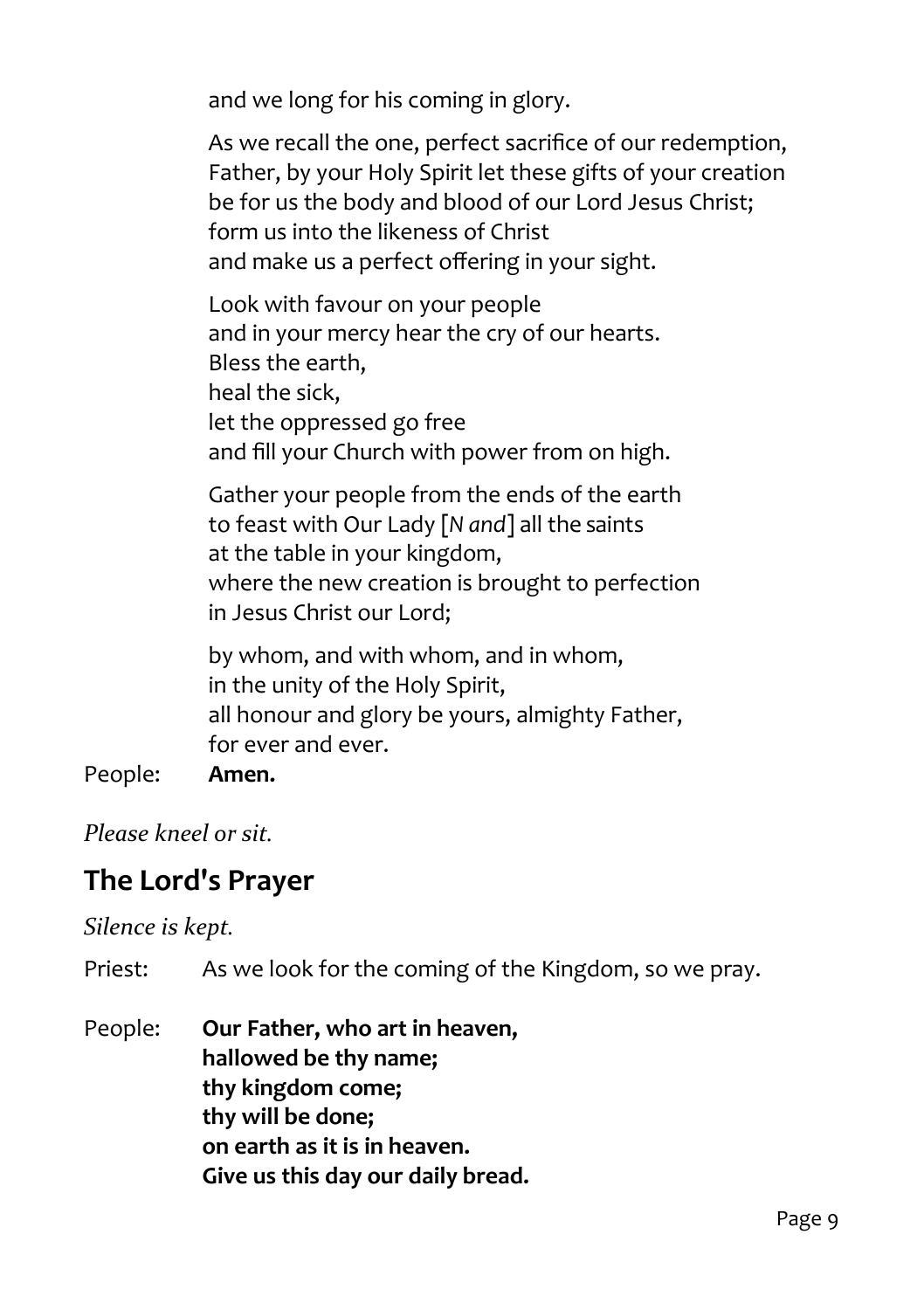**And forgive us our trespasses, as we forgive those who trespass against us. And lead us not into temptation; but deliver us from evil.**

**For thine is the kingdom, the power and the glory, for ever and ever. Amen.**

### **Breaking of the Bread**

*The priest breaks the consecrated bread.* 

| Priest: | We break the bread of life,              |
|---------|------------------------------------------|
|         | and that life is the light of the world. |
| People: | God here among us,                       |
|         | light in the midst of us,                |
|         | bring us to light and life.              |

The Invitation to Spiritual Communion (*said by the priest and those at home)*

#### **Father of all,**

**We thank you for the gift of the holy body and precious blood of our Lord and Saviour Jesus Christ.**

**Since at this time we cannot receive him in the holy sacrament, may he come spiritually into our hearts.**

**May the body of my Lord Jesus Christ which was broken for us, keep our bodies and souls in eternal life.**

**May the blood of our Lord Jesus Christ which was shed for us, keep our bodies and souls in eternal life**

**And may we feed on him whom we have received in our hearts, by faith with thanksgiving. Amen.**

## **The Communion**

*These words of invitation are said:*

Priest: Christ is the true bread which has come down from heaven.

**People: Lord, give us this bread always.**

Page 10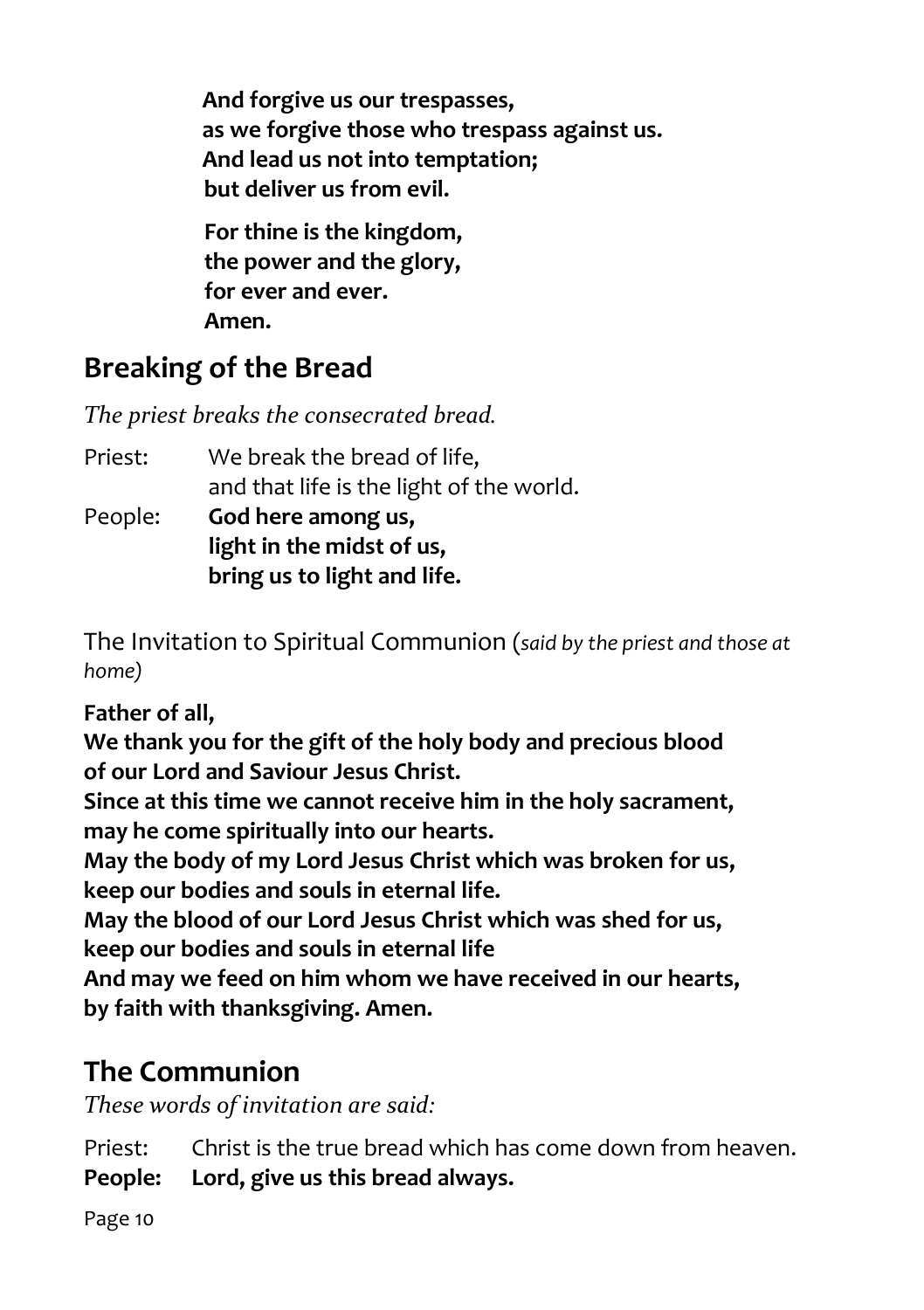*The People come to the Altar in turn to receive Communion.* 

### **After Communion**

*The Deacon may say a Sentence.*

The Priest says the Prayer after Communion, to which the People respond:

**Amen.**

## **The Dismissal**

*Please stand.*

## **The Blessing**

Priest: The Lord be with you.<br>People: **and also with you.** and also with you. *These or other words may be used:*

| Priest: | Father of all,                                                                |
|---------|-------------------------------------------------------------------------------|
|         | you have given us your Son                                                    |
|         | to be the Saviour of the world.                                               |
|         | Welcome us your children into your kingdom                                    |
|         | to enjoy your presence for ever. Amen.<br>and the blessing \ of God almighty, |
|         | the Father, the Son, and the Holy Spirit,                                     |
|         | be among you and remain with you always.                                      |
| People: | Amen.                                                                         |
|         |                                                                               |

- Deacon: Go in peace to love and serve the Lord.
- People: **In the name of Christ. Amen.**